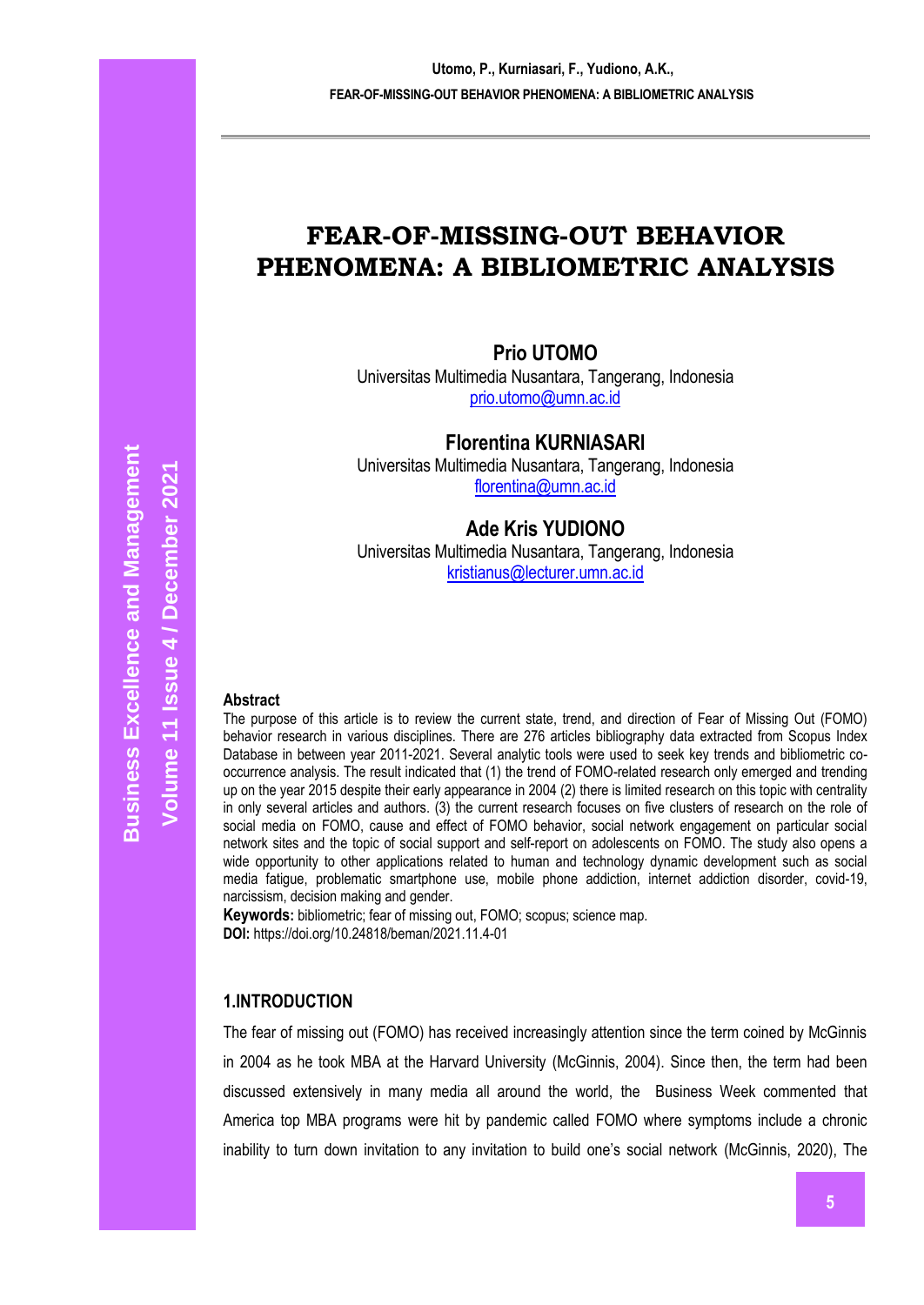Oxford English Dictionary recognize the term in 2013 and Merriam-Webster Unbridged Dictionary included FOMO word three years after. The trend spread like a plague as Huffington Post stream out "Could Your FOO Kill You" as people seek for the cure (Mizrahi, 2014), and it last until these days with different phenomena due to vast technology proliferation and business environment disruption. KOMPAS (2021) reported and related FOMO with the E-Commerce Marketing, OCBC (2021) also reported the bad influence of FOMO in investment, and NY Times related FOMO with Covid-19 Pandemic (Gross & Jimenez, 2021). The google trend analysis also shows increasing search on the topic globally since 2004 as depicted in [FIGURE](#page-1-0) 1.



**FIGURE 1***.* **FOMO KEYWORD GOOGLE TRENDING** Source: FOMO Google Trends Analysis (2021)

<span id="page-1-0"></span>Although the term is new, it is an old phenomenon. The history can be traced back to the study of Dr. Dan Herman, a marketing strategist, where he published the first academic paper related to FOMO in 2000. He mentioned that in the modern society especially in the post-modern era, the consumers are exposed with a lot of options where undermine the absolute truth or the right way as internal aspect of decision making, not mentioning the external pressures. Back at that day, people have more than one career in several organization (Herman, 2000), people want to have-it-all mindset that bring them into the paralyzed state where one cannot make any decision at all. FOMO is a dominant behavior that impacting children, adolescent and 70% of adults in developed countries (Malik et al., 2021; Schreckinger, 2014).

Despite the trend and the wide impact, the study direction and research regarding FOMO is still unclear and rare. Based on the Scopus Database in 2021 there are only around 276 publications that research on this topic which can initiate new research inquire that will be responded by this study. Thus, this research will review research in the related to FOMO phenomena using science mapping review methodology by understanding the key growth trends in research on FOMO, including authors and documents that have greatest impact on citation, the intellectual structure of the knowledge based and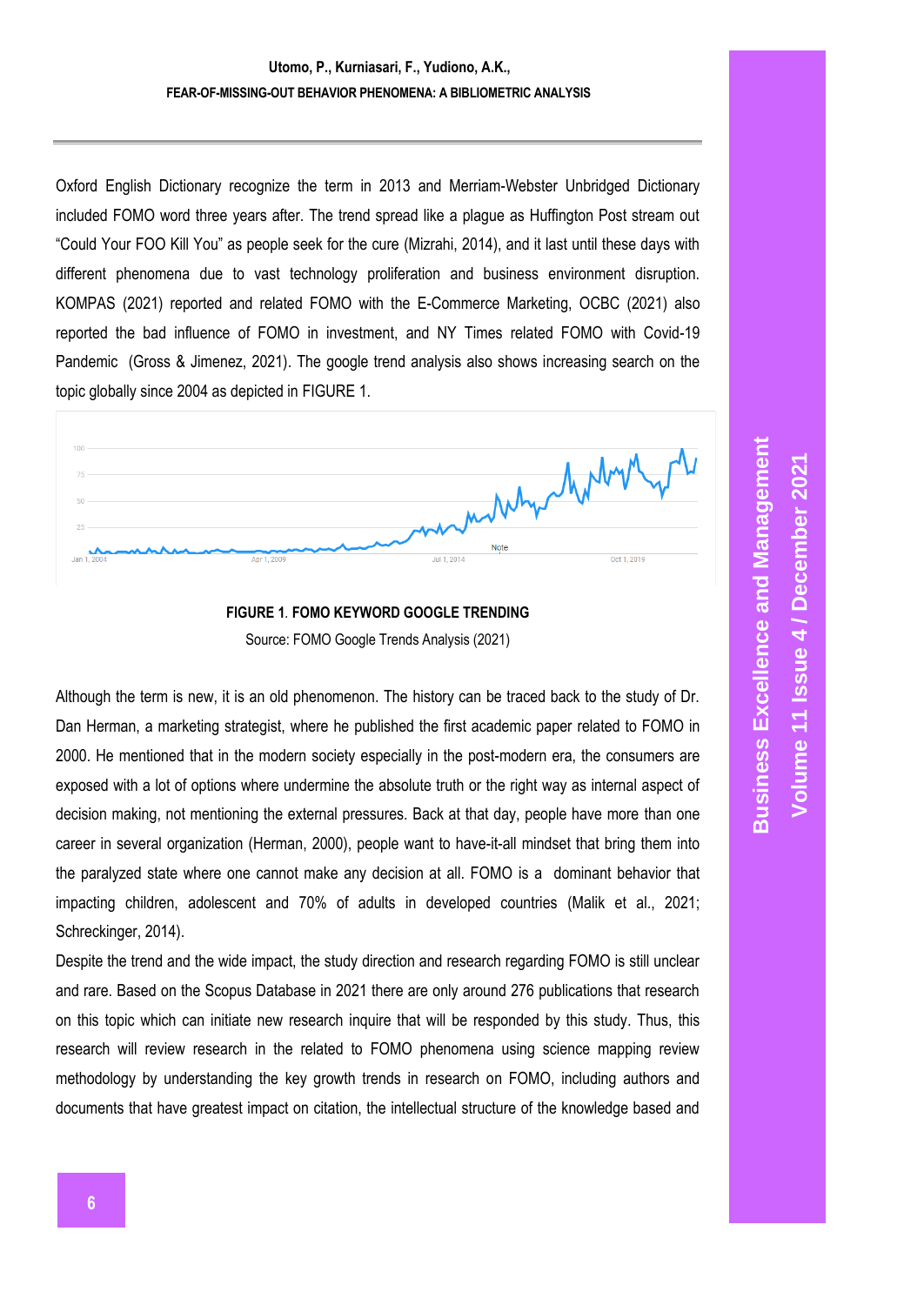what topics in FOMO literature have been studied with greatest frequency and currently attracting the greatest attention with proposition to future research stream.

This study provides theoretical and practical contribution in several ways. Theoretically, it provides understanding of factors related to FOMO and it provide opportunities to understand new theory perspective through relationships between those factors for more depth and breadth future research. Practically, by understanding more deeper on this topic, intervention can be made to prevent and recover the society in general on dealing with this phenomenon.

#### **2.LITERATURE REVIEW**

#### **2.1. Bibliometric**

Bibliometric is used to summarize the wide range of bibliometric studies as part of the library and information science (Martínez-López et al., 2018). It is a qualitative method that used by scholar to understand emerging trends in article and journal, collaboration pattern between scholar and countries including exploring the intellectual structure of specific domain in the literature (Donthu et al., 2021). There are two categories of bibliometric categories: (1) performance analysis that focus on the analysis of research contribution. There is plenty way measure of the performance analysis e.g., total publications, number of active years of publication and productivity per active year of publication can be used to measure the publication-related metrics while h-index, g-index, citations perf cited publication can be used as citation and publication metric. (2) science map whereas focuses on the relationships between research constituents where it builds the intellectual interaction and structure connection between researchers. The science mapping technique comprises of citation analysis, co-citation analysis, bibliographic coupling, co-word analysis, and co- authorship analysis (Donthu et al., 2021) where citation relationship, keyword co-occurrence relationship and co-authorship relationship are the most commonly studied done (Van Eck & Waltman, 2014). The bibliometric visualization is used to visualize the bibliometric network, it emphasizes several approaches like distance-based approach, graph-based approach and timeline-approach, visualization, and self-organizing maps.

## **2.2. FEAR OF MISSING OUT (FOMO)**

The FOMO is defined as "An Anxiety-driven urge to hold out for something better based on the perception that a more favorable alternative or choice might exist" or "A compulsion to preserve option value that delays decision-making or postpone it indefinitely" (McGinnis, 2020).

The self-determination theory (SDT) is underpin the FOMO concept (Elhai et al., 2021). The SDT was developed by Ryan & Deci (2000) that mentioned that one's motivation determined by the perceived of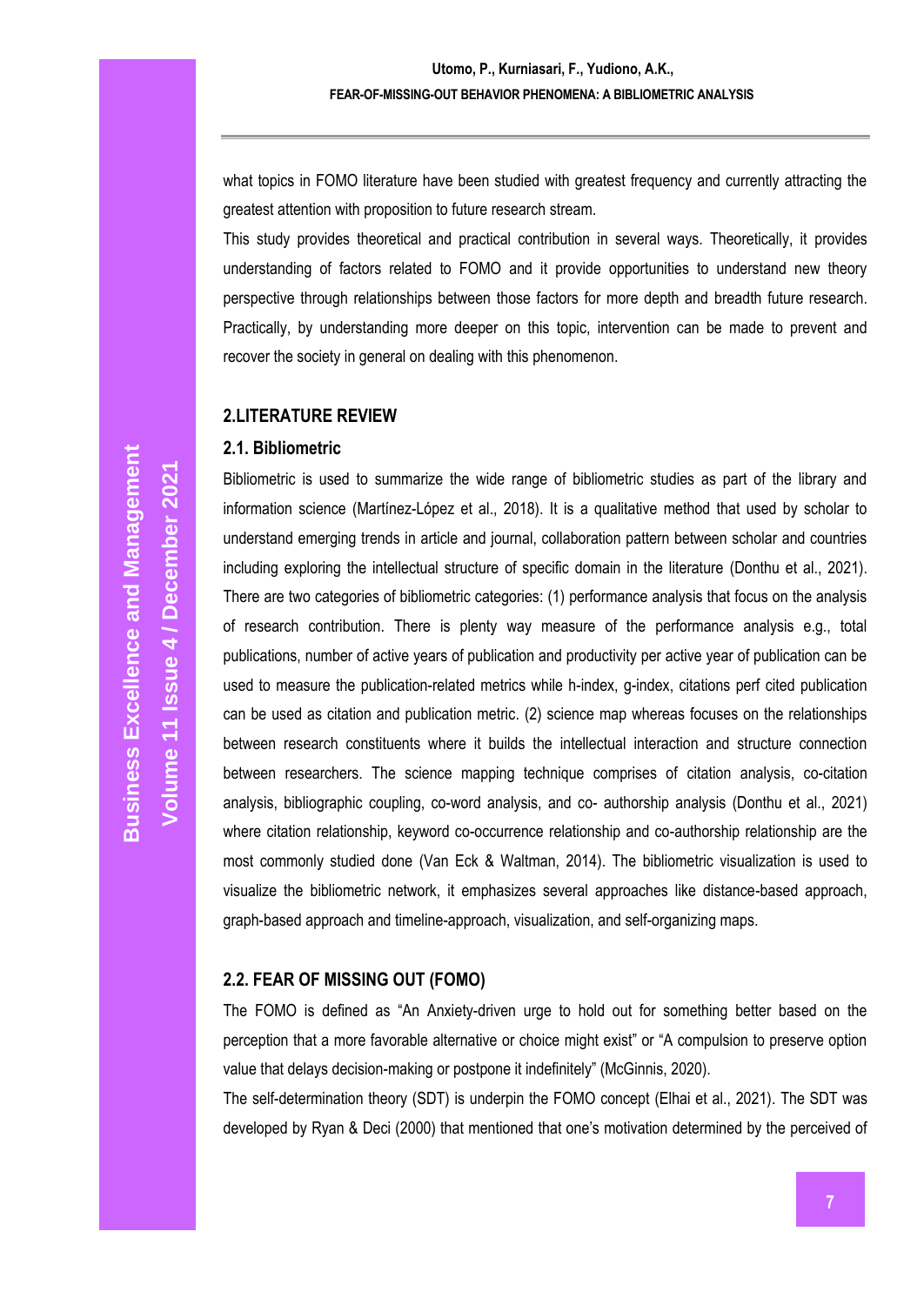competence, autonomy and relatedness which when satisfied can result to enhanced self-motivation and mental health and if dissatisfied will result to diminished of motivation and well-being. Przybylski et al. (2013) stated that the intrinsic motivation – where it is concern with energy, direction, persistence and equifinality from inside of a person – could promote mental health and that intrinsic motivation is best promoted when one feels socially connect with other. FOMO has been related to SDT proposing that FOMO caused by the social unmet relatedness needs that can drive intrinsic motivation dan drive down motivation of adolescent and adult (Elhai et al., 2021). Due to the purpose of this research and above literature review, this research is addressing the following research questions (RQ): **RQ1**: What is article publication and citation by time on FOMO topic between 2011-2021?

**RQ2**: What authors and document in the literature that have the great impact on citation related to FOMO in Scopus?

**RQ3**: What is the intellectual structure of knowledge based of FOMO topic on Scopus?

## **3. RESEARCH METHODS**

In general, there are three steps on the protocol of the research by integrating Preferred Reposting Items for Systematic Review and Meta-Analysis (Moher et al., 2009) and Research Positioning and Trend Identification toolbox (Ranjbar-Sahraei & Negenborn, 2017) as depicted in : (1) Data Collection and Screening, where authors access academic database and search systems based on criteria e.g., authors, title, abstract and keywords. The search is using word "fomo" to identify the relevant title, abstract and keywords. (2) Analysis A thorough review of available studies was conducted on the topic of FOMO (fear of missing out) using descriptive analysis and VOS Viewer software to create and develop bibliometric maps, as well as identifying cluster and associated reference networks. (3) Communicate and report the result in response to the research questions which will be elaborated in Section IV of this paper.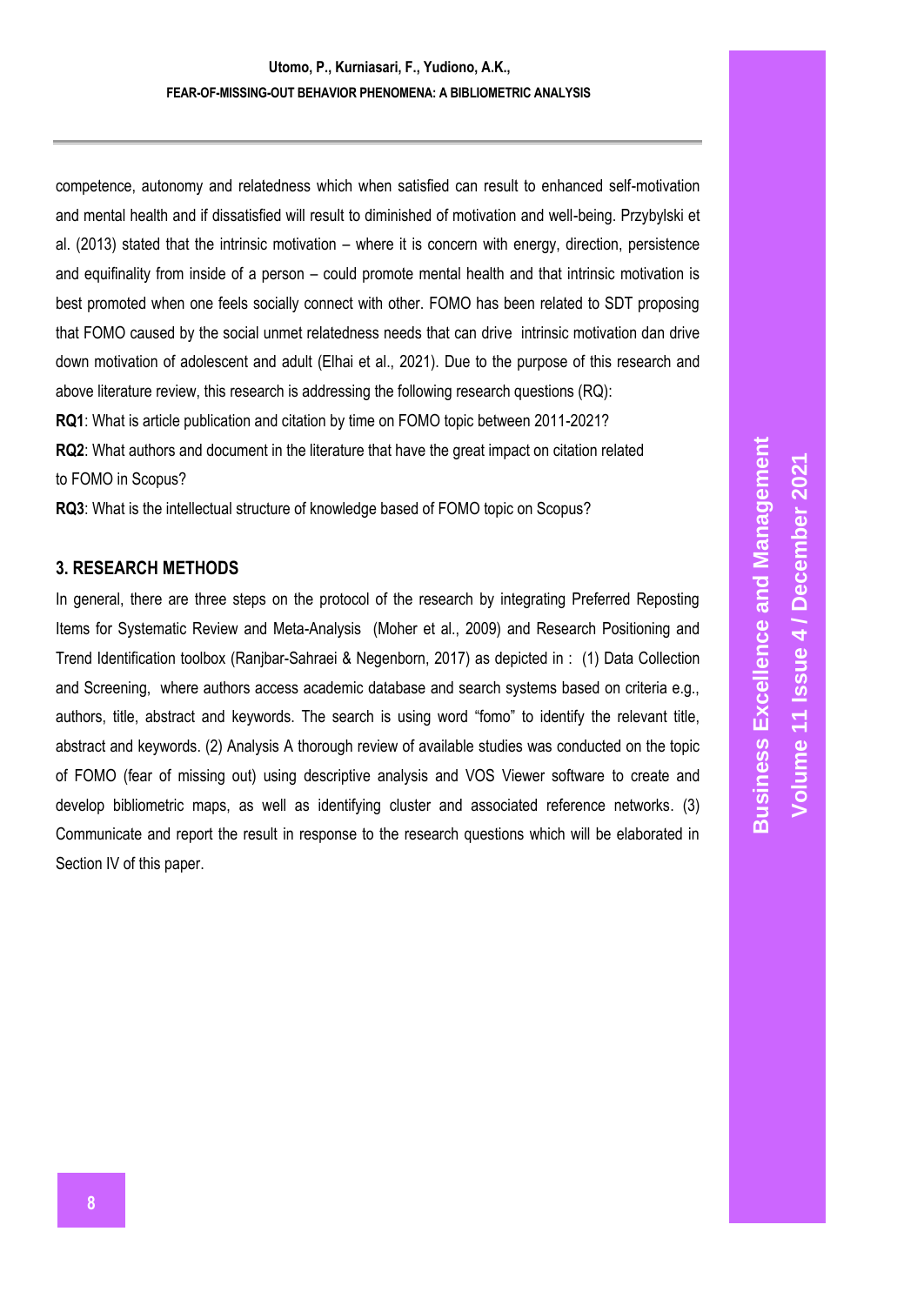## **Utomo, P., Kurniasari, F., Yudiono, A.K., FEAR-OF-MISSING-OUT BEHAVIOR PHENOMENA: A BIBLIOMETRIC ANALYSIS**



#### **FIGURE 2***.* **RESEARCH METHODS IN BIBLIOGRPAHY ANALAYSIS**

<span id="page-4-0"></span>Source: Adapted from Moher et al. (2009) and Ranjbar-Sahraei & Negenborn (2017)

#### **3.1. Data collection and screening**

The Scopus database index was used as a source of the bibliometric study. Despite the growing development of publication database indexing such as Web of Science (WoS), Scopus, Dimension, and Google Scholar, there are two of them that most prominent, Web of Science and Scopus have been the most widely used databases for bibliometric analysis (Singh et al., 2021). Mongeon & Paul-Hus (2016) on their analysis noticed that Scopus has larger coverage on Social Science, Arts and Humanities compared with the WoS. Scopus has more coverage in Europe and Asia (Ball, 2018) including in Indonesia where Scopus is more widely accepted and recognized as it is used as cornerstone and benchmark on the publication quality for Indonesian's Higher Education, universities and scholars as they measure research and publication performance by number of scholars and journal published with Scopus index (Siregar & Rakhmani, 2016).

#### **3.2. Data analysis**

The bibliographic data such as citation Information, bibliographic information, abstracts and keywords and reference are exported and saved for subsequence data analysis which includes descriptive statistic as well as advanced bibliographic analysis including citation, co-citation and visualization of similarities using author co-citation keyword co-occurrence. The Scopus Analytical tools, Excel and VOS Viewer bibliometric software was used to conduct the bibliometric analysis.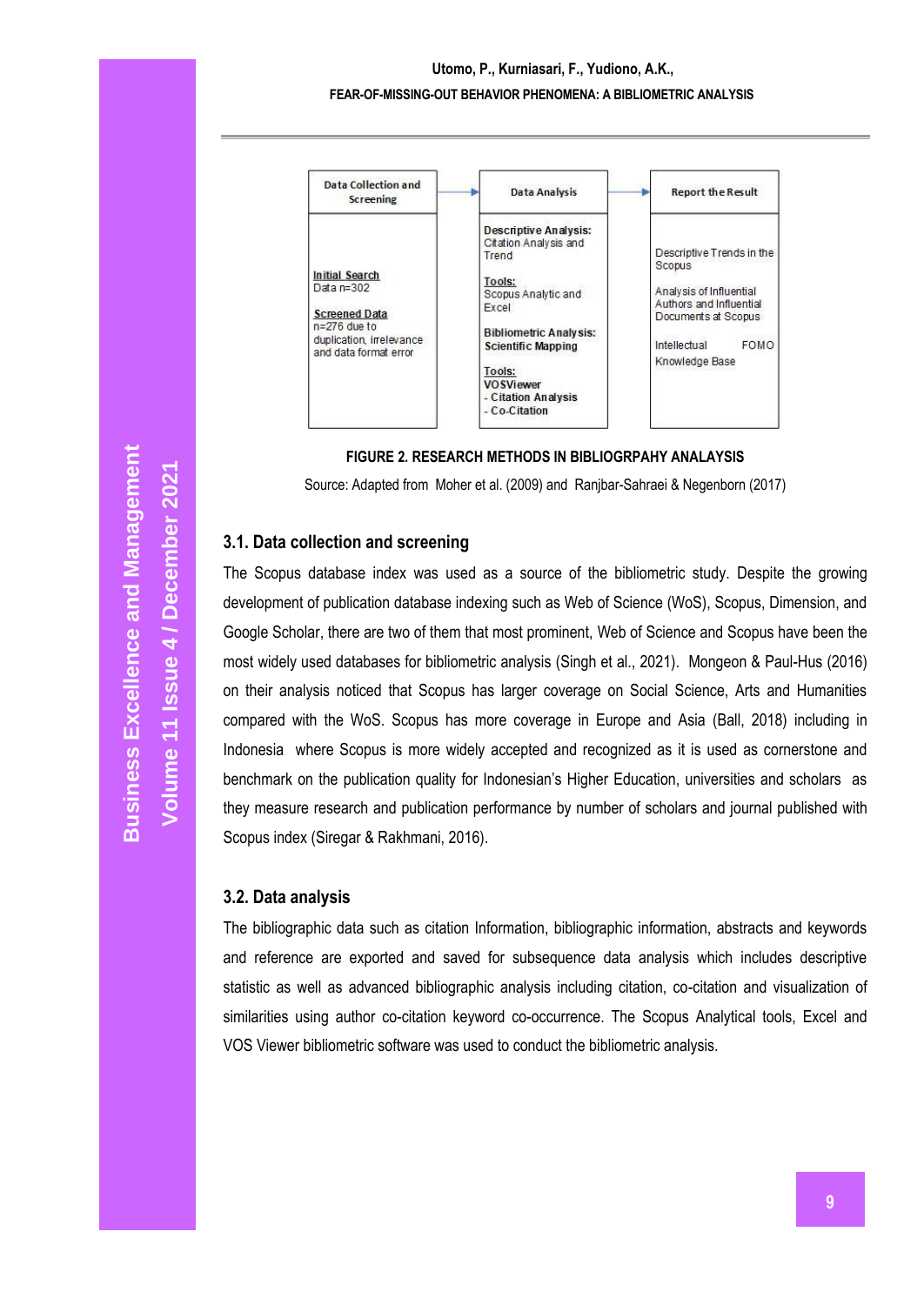## **4. RESULTS AND DISCUSSION**

## **4.1. Descriptive trends in the Scopus**

The descriptive analysis of Scopus publication and citation distribution in the past ten years (2011-2021) shows an increasing trend. The article by Przybylski et al. (2013) become the cornerstone of the current publication as it is cited 714 times until now. The publication with FOMO topic raised up since 2017 until now where in 2017 there was thirteen publications and growing until 2021 with total 81 published paper as depicted in [FIGURE](#page-4-0) 2. The citation per year publication fluctuated until now with trend up with the next spike in 2017 where there were 1086 citations. The topic of Social Networking sites and addition had raised- up (Kuss & Griffiths, 2017) published their findings.

## **4.2 Scopus influential authors and influential document analysis**

The top 10 most influential by number of citation are listed in the [TABLE](#page-6-0) 1 with most cited article was written by Przybylski et al. (2013). The country of origin of these authors are majority from Europe e.g., United Kingdom (UK), Spain, Dutch, German until recently several authors from United Stated of America (USA), Israel and Asia such as Vietnam and China.



<span id="page-5-0"></span>

Source: Scopus Data Trending by Authors (2021)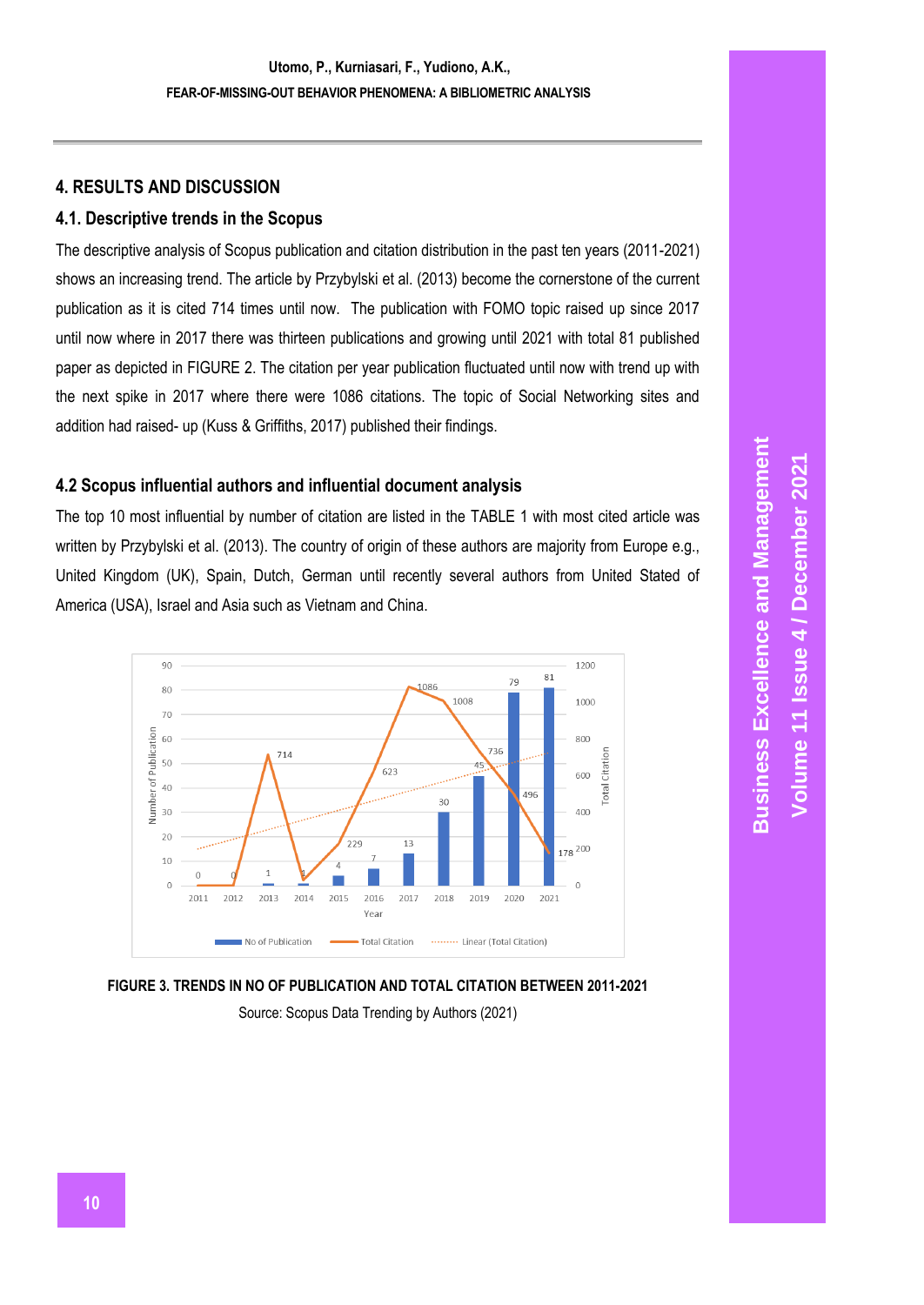<span id="page-6-0"></span>

| <b>Cited by</b>  | <b>First Author</b>      | Year | <b>Title</b>                                                         | <b>Country</b> |
|------------------|--------------------------|------|----------------------------------------------------------------------|----------------|
| 713              | Przybylski et al. (2013) | 2013 | Motivational, emotional, and behavioral correlates                   | <b>UK</b>      |
|                  |                          |      | of fear of missing out                                               |                |
| 269              | Kuss & Griffiths (2017)  | 2017 | Social networking sites and addiction: Ten                           | <b>UK</b>      |
|                  |                          |      | lessons learned                                                      |                |
| 229              | Oberst et al. (2017)     | 2017 | Negative consequences from heavy social                              | <b>SPAIN</b>   |
|                  |                          |      | networking in adolescents: The mediating role of                     |                |
|                  |                          |      | fear of missing out                                                  |                |
| 211              | Blackwell et al. (2017)  | 2017 | Extraversion, neuroticism, attachment style and                      | <b>USA</b>     |
|                  |                          |      | fear of missing out as predictors of social media                    |                |
|                  |                          |      | use and addiction                                                    |                |
| $\overline{205}$ | Beyens et al. (2016)     | 2016 | "I don't want to miss a thing": Adolescents' fear of                 | <b>DUTCH</b>   |
|                  |                          |      | missing out and its relationship to adolescents'                     |                |
|                  |                          |      | social needs, Facebook use, and Facebook                             |                |
|                  |                          |      | related stress                                                       |                |
| 187              | Dhir et al. (2018)       | 2018 | Online social media fatigue and psychological                        | <b>VIETNAM</b> |
|                  |                          |      | wellbeing-A study of compulsive use, fear of                         |                |
|                  |                          |      | missing out, fatigue, anxiety, and depression                        |                |
| 160              | Wolniewicz et al. (2018) | 2018 | Problematic smartphone uses and relations with                       | <b>USA</b>     |
|                  |                          |      | negative affect, fear of missing out, and fear of                    |                |
|                  |                          |      | negative and positive evaluation                                     |                |
| 148              | Alt (2015)               | 2015 | College students' academic motivation, media                         | <b>ISRAEL</b>  |
|                  |                          |      | engagement and fear of missing out                                   |                |
| 105              | Wegmann et al. (2017)    | 2017 | Online-specific fear of missing out and Internet-                    | <b>GERMANY</b> |
|                  |                          |      | use expectancies contribute to symptoms of                           |                |
|                  |                          |      | Internet-communication disorder                                      |                |
| 103              | Barry C.T (Barry et al., | 2017 | Adolescent social media use and mental health                        | <b>USA</b>     |
|                  | 2017)                    |      | from adolescent and parent perspectives<br>$11.41 \cdot 11.1$ (0004) |                |

#### **TABLE 1***.* **SCOPUS MOST INFLUENTIAL FOMO PUBLICATION BY CITATION**

Source: Summarized by Authors (2021)

The Scopus analytic as depicted in [TABLE 2](#page-7-0) mentioned that Jon D. Elhai wrote 18 articles in the past 10 year follow by Christian Montag, and Haibu Yang with 8 articles. Mandeep Dhir wrote 7 articles followed by Alt Dorit, Lin Lei and Ping Wang with 8 articles. Different than the top author by citation (TABLE 1*.* [SCOPUS MOST INFLUENTIAL FOMO PUBLICATION BY CITATIONTABLE](#page-6-0) 1), the universities affiliation came from other part of the world (USA and China).

**Business Excellence and Management Business Excellence and Management** Volume 11 Issue 4 / December 2021 **/ December 2021 Volume 11 Issue**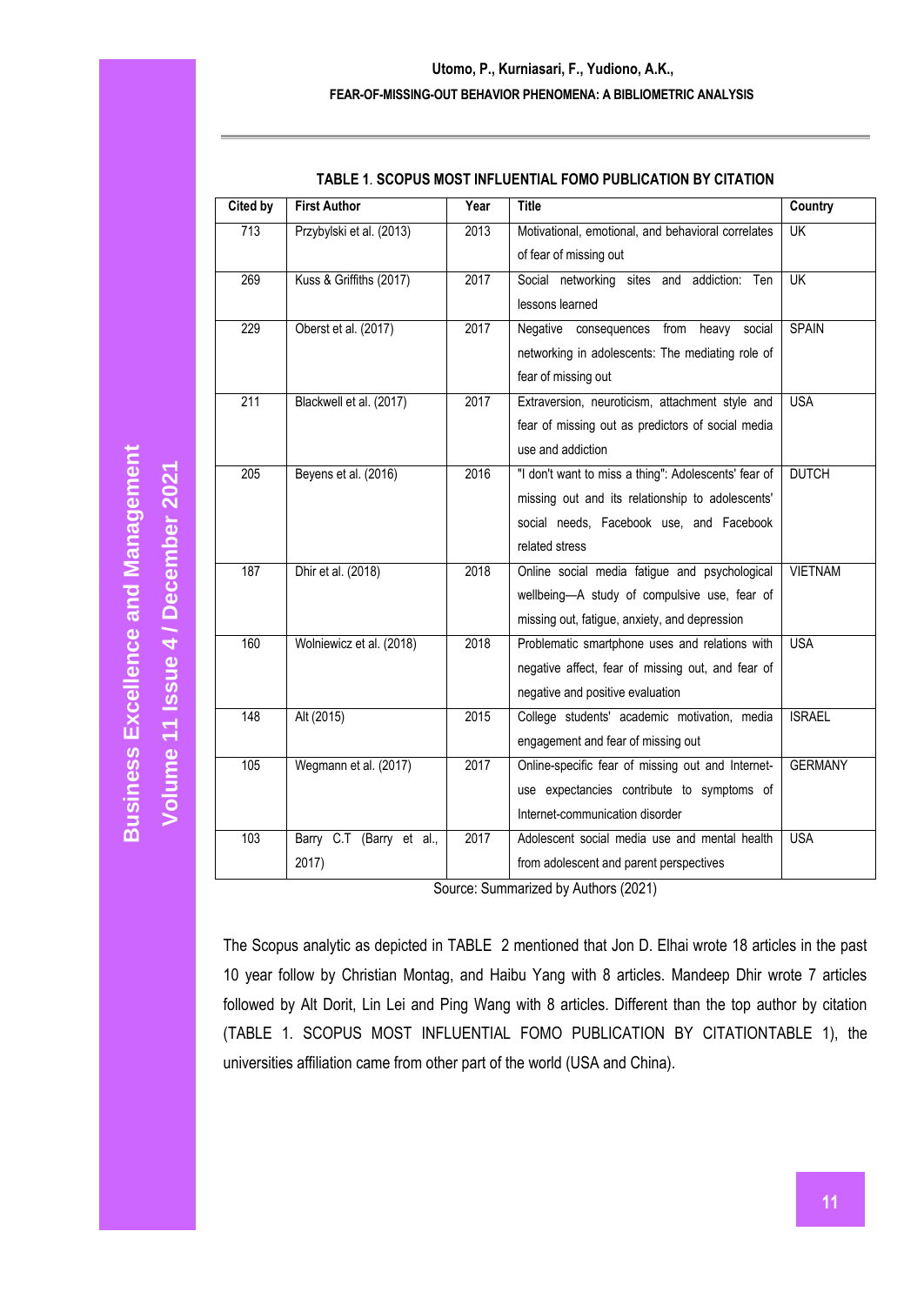#### **TABLE 2***.* **SCOPUS TOP AUTHOR BY NUMBER OF ARTICLES**

<span id="page-7-0"></span>

| No                                        |                     |                                                      |  |  |
|-------------------------------------------|---------------------|------------------------------------------------------|--|--|
| Article                                   | <b>Scholar Name</b> | <b>University</b>                                    |  |  |
| 18                                        | Jon D. Elhai        | University of Toledo, Toledo Ohio, USA               |  |  |
| 9                                         | Christian Montag    | Ulm University, German                               |  |  |
| 9                                         | Haibo Yang          | Tianjin Normal University, Tianjin, China            |  |  |
| 8                                         | Mark D. Griffiths   | Nottingham Trent University                          |  |  |
| 8                                         | Dmitri Rozgonjuk    | University of Tartu, Estonia                         |  |  |
|                                           | Amandeep Dhir       | University of Agder, Norway                          |  |  |
| 6                                         | Alt Dorit           | Kinneret College on the Sea of Galilee, Israel       |  |  |
| 6                                         | Li Lei              | Renmin University of China                           |  |  |
| 6                                         | Ping Wang           | Huazhong University of Science and technology (HUST) |  |  |
| Source: Scopus Analysis by Authors (2021) |                     |                                                      |  |  |

Source: Scopus Analysis by Authors (2021)

## **4.3 Intellectual FOMO knowledge base**

There have been several attempts in recent years to conduct a comprehensive analysis of the particular knowledge domain, to trace its historical evolution, to map its conceptual structure, and to assess its strengths and limitations (Nerur et al., 2008). And in this study co-occurrence type of analysis were used to understand the relationship between keyword in the database index. VOS Viewer were set at minimum five number keywords occurrences and there are 83 keywords to be selected. The result show that there are five clusters of focus science in indicate by the color of the node as depicted in [FIGURE](#page-8-0)  [4.](#page-8-0)

**Business Excellence and Management Business Excellence and Management Volume 11 Issue 4 / December 2021 / December 2021 Volume 11 Issue**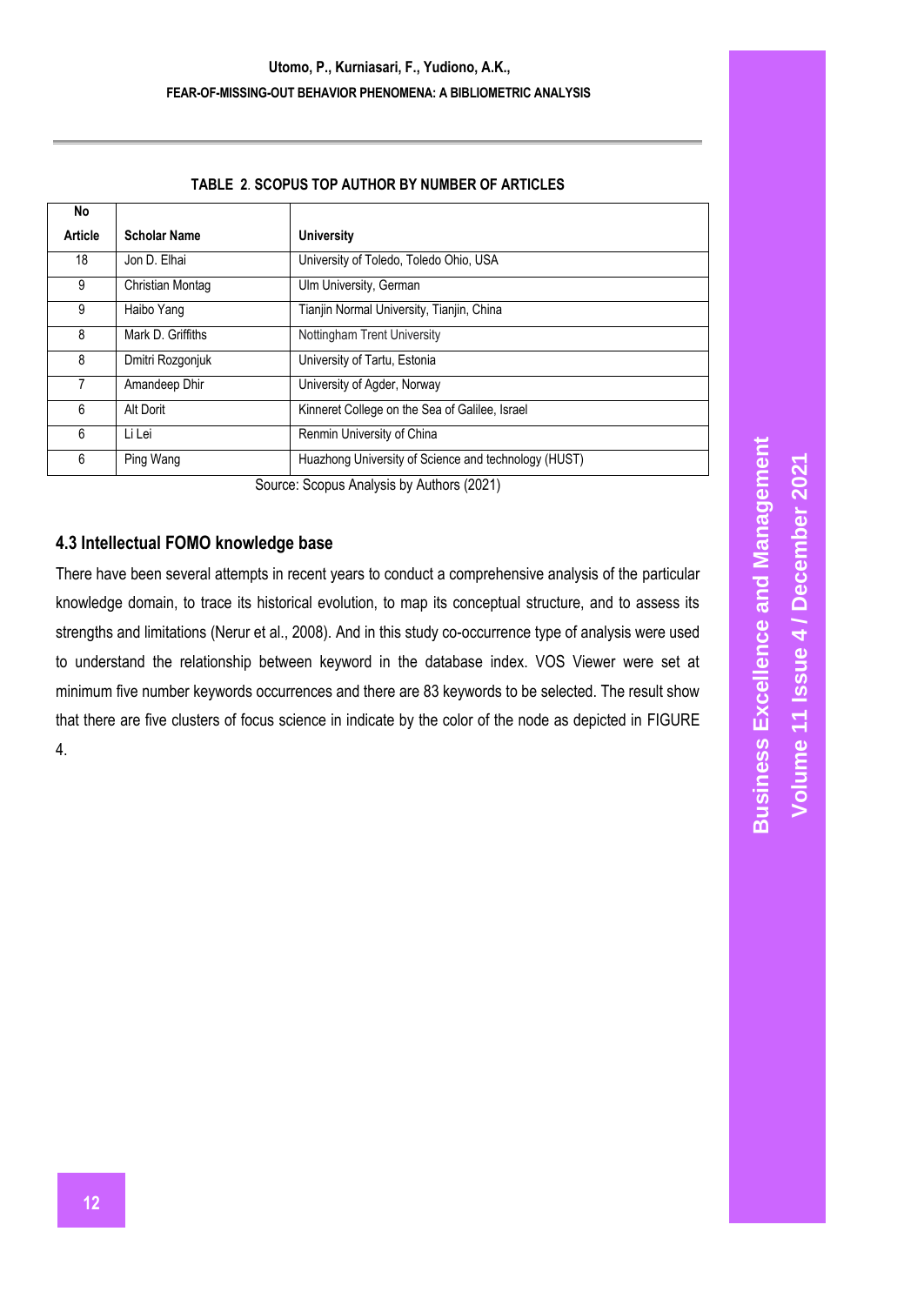

**FIGURE 4. NETWORK VISUALIZATION** Source: Visualized by Authors (2021) using Vos Viewer

<span id="page-8-0"></span>There are several words that have significant weight compared with others. Words such as FOMO, social media, fear, phycology, adults, human male, and female had a large diameter of node. The distance between node represents the relatedness between words. The nearest node with FOMO word is related to social network, social media, students.

The temporal co-word analysis was constructed to study the time distribution of keywords in relation the publishing data. The Yellow bubble represent the most recent issue of interest in this discipline while the darker blue presents the previous time. This map's interpretation is based on the size of the bubble (frequency), its color (recency) and its location (relationship to other topics). From the Overlay visualization (FIGURE 6. [OVERLAY VISUALIZATION\)](#page-10-0), there are several recent topics regarding FOMO such as social media fatigue, problematic smartphone use, mobile phone addiction, internet addiction disorder, covid-19, narcissism, decision making and gender as colored with yellow color.

The study also noted five topical cluster focused on the role of social media that linked to keywords such as behavioral research, social media, nomophobia, phubbing, social networking, social networking sites, student motivation, mental health, and problematic internet use. Two social media platform also being mentioned in this study which are Facebook and Instagram. The second cluster is related to the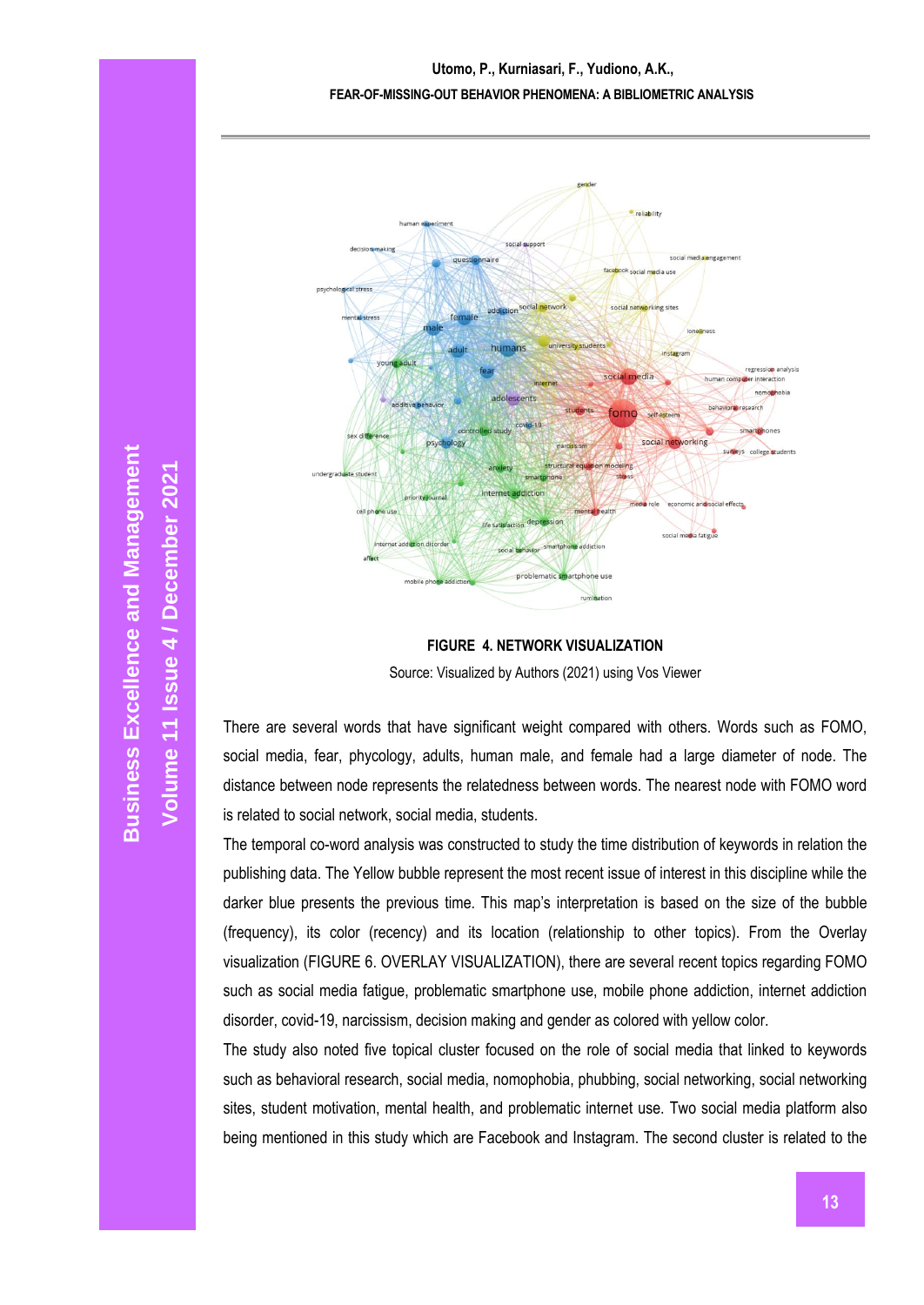cause of FOMO that link to words such as anxiety, depression, disease association, rumination, sex difference, and social behavior. The third cluster is related to the psychology result that link to words such as psychological stress, mental stress, human experience, decision making, fear, covid-19, addiction. The fourth cluster is about specific study on particular social network engagement like in Facebook and Instagram. And the last cluster is about the FOMO related to social support and selfsupport on adolescents.

## **4.4 Topical FOCI of the FOMO**

To understand the theme covered in this study, co-word analysis was use as initial step to determine the most frequently used terms. ASS depicted din the density map (**[FIGURE 5](#page-9-0)**), the most frequently occurring keywords and respective total link strength were FOMO (occurrence 192, strength 1121), humans (occurrence 81, strength 948), female (occurrence 57, strength 770), male (occurrence 57, strength 763), adult (occurrence 49, strength 685), fear (occurrence 50,678) and social media (occurrence 72, strength 571). These finding reinforce the result of the previous keyword occurrences analysis result.



**FIGURE 5***.* **DENSITY MAP VISUALIZATION**

Source: Visualized by Authors (2021) using VosViewer

<span id="page-9-0"></span>The article publication and citation by time on FOMO topic between 2011-2021 as analyzed at [FIGURE](#page-5-0) [3](#page-5-0) depicts trending up both on published article and citation related to FOMO. There is no publication prior 2012. The most cited document so far is article written by Przybylski et al (2013) in 2013 with total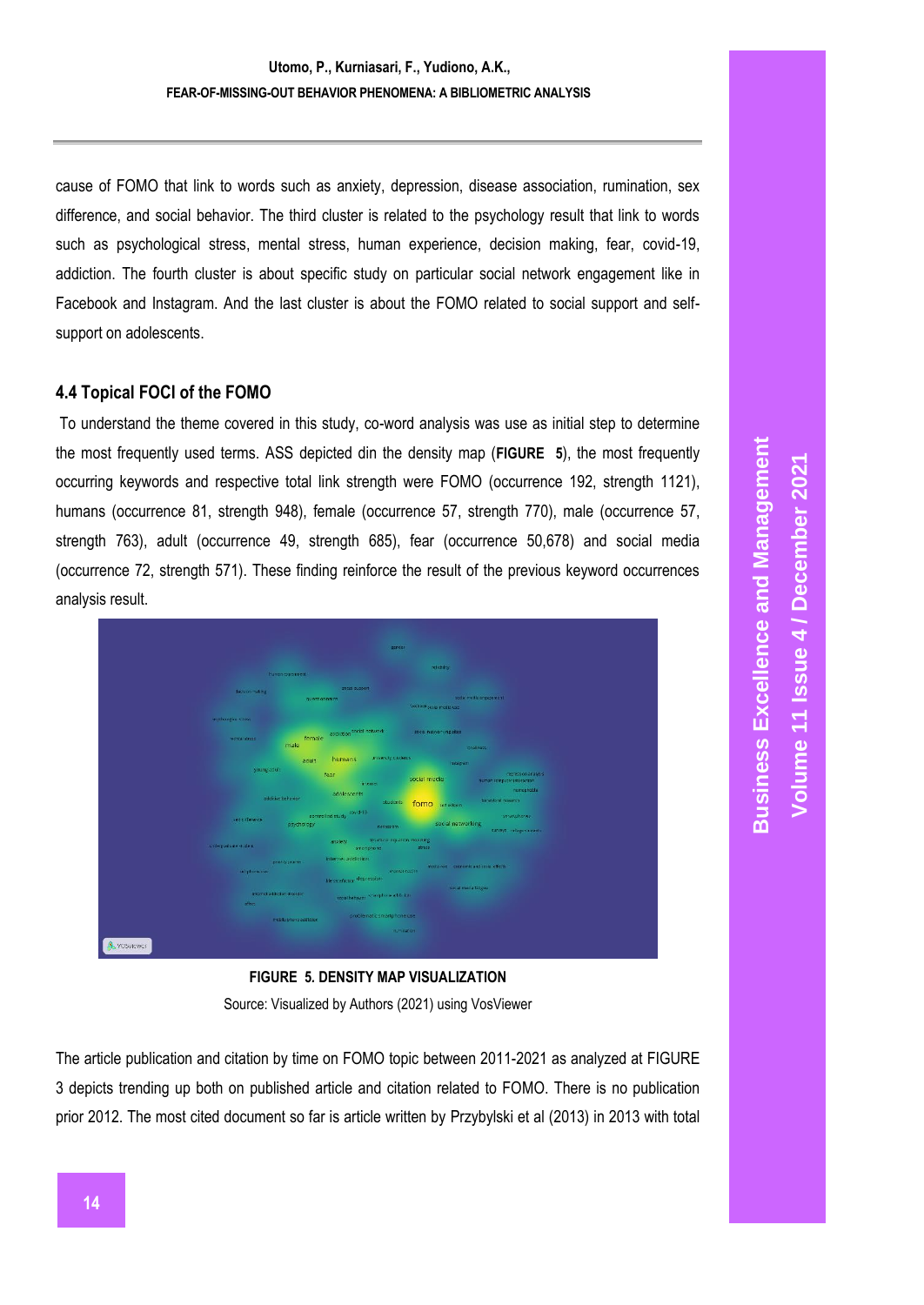714 citations so far. The topic start to get traction on 2015 onward especially in topic related to social media.

As for the most productive scholar that research FOMO, Jon D. Elhai from University of Toledo, Toledo Ohio, USA wrote 18 articles so far. Elhai was the first scholar that introduce the SDT approach to frame FOMO phenomena.



**FIGURE 6. OVERLAY VISUALIZATION** Source: Visualized by Authors (2021) using VosViewer

<span id="page-10-0"></span>The intellectual structure of FOMO Knowledge based in Scopus showed that there are five clusters of focus that could become the research proposition on future research. They are the the role of social media and networking to, cause and effect of FOMO from psychology, social network engagement like in Facebook and Instagram, and last the social support.

## **5. FUTURE RESEARCH, LIMITATION, AND CONCLUSION**

## **5.1. Research proposition for future studies**

There are several research proportions for future studies from the networks visual analyze and currently still lack and have limited publication such as social media fatigue, problematic smartphone use, mobile phone addiction, internet addiction disorder, covid-19, narcissism, decision making and gender as colored with yellow color. Looking at the trend as FOMO related to psychological aspect of human, the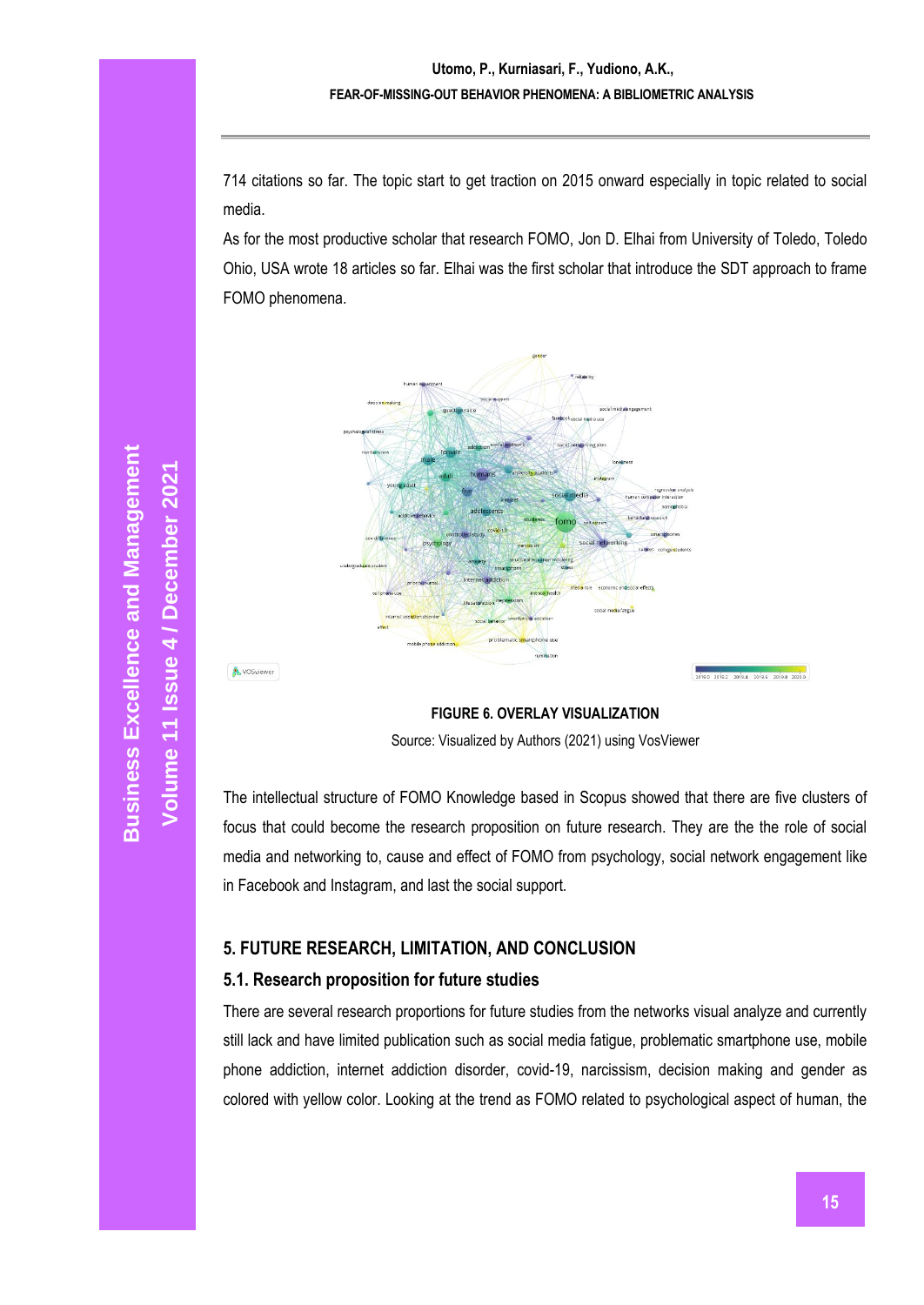topic related to human behavior cause by the internal and external aspect of human will be relevant with this topic.

## **5.2. Limitations**

This study only uses bibliographic information from Scopus Database, the combination between Scopus and WoS will provide wider view on the trends and visualization of this study. The access to WoS is limited due to subscription of that index database publisher which limit the bibliometric information that can be retrieved. The analysis also will be limited to the tools used to analyze which is VOS Viewer.

## **5.3. Conclusions**

Despite the first appearance of FOMO in 2004 only just until recently the topic trending up as the development of Internet and adoption of social media that change the behavior of people especially adolescent. The Scopus Database Index on article about FOMO has been trending up in the past 10 years starting in 2015 with several central article and topics especially in psychology and social media. It opens new horizon and opportunity in this phenomenon as it is trending up and the human behavior changed as the proliferation of technology.

## **REFERENCES**

- Alt, D. (2015). College students' academic motivation, media engagement and fear of missing out. Computers in Human Behavior, 49, 111–119. https://doi.org/https://doi.org/10.1016/j.chb.2015.02.057
- Ball, R. (2018). An Introduction to Bibliometrics: New Development and Trends. Chandos Publishing.
- Barry, C. T., Sidoti, C. L., Briggs, S. M., Reiter, S. R., & Lindsey, R. A. (2017). Adolescent social media use and mental health from adolescent and parent perspectives. Journal of Adolescence, 61, 1– 11. https://doi.org/https://doi.org/10.1016/j.adolescence.2017.08.005
- Beyens, I., Frison, E., & Eggermont, S. (2016). "I don't want to miss a thing": Adolescents' fear of missing out and its relationship to adolescents' social needs, Facebook use, and Facebook related stress. Computers in Human Behavior, 64, 1–8. https://doi.org/https://doi.org/10.1016/j.chb.2016.05.083
- Blackwell, D., Leaman, C., Tramposch, R., Osborne, C., & Liss, M. (2017). Extraversion, neuroticism, attachment style and fear of missing out as predictors of social media use and addiction. Personality and Individual Differences, 116, 69–72. https://doi.org/10.1016/j.paid.2017.04.039
- Dhir, A., Yossatorn, Y., Kaur, P., & Chen, S. (2018). Online social media fatigue and psychological wellbeing—A study of compulsive use, fear of missing out, fatigue, anxiety and depression. International Journal of Information Management, 40, 141–152. https://doi.org/https://doi.org/10.1016/j.ijinfomgt.2018.01.012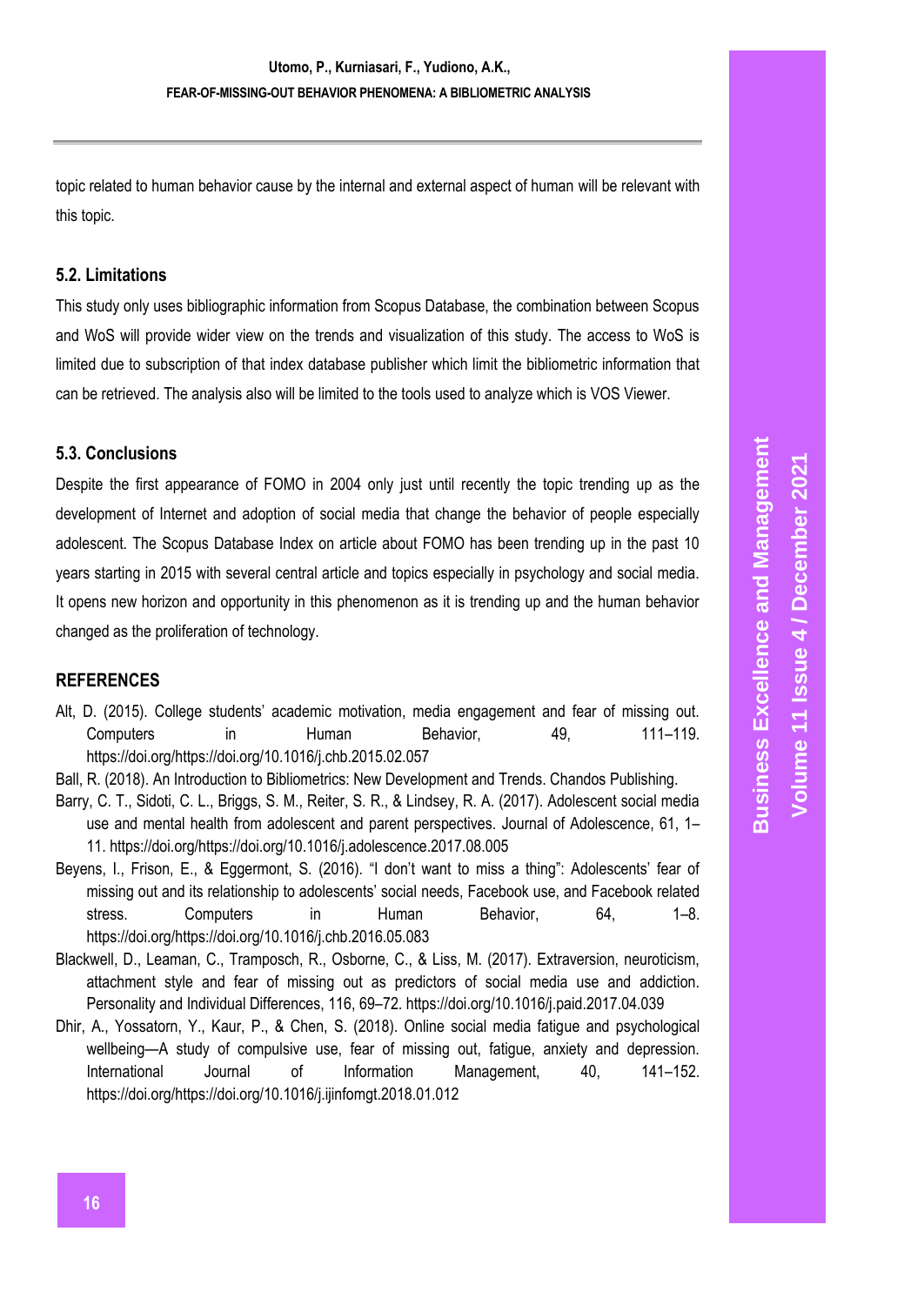- Elhai, J. D., Yang, H., & Montag, C. (2021). Fear of missing out (Fomo): Overview, theoretical underpinnings, and literature review on relations with severity of negative affectivity and problematic technology use. Brazilian Journal of Psychiatry, 43(2), 203–209. https://doi.org/10.1590/1516-4446-2020-0870
- Gross, J., & Jimenez, J. (2021). The 'Joy and Envy' of Vaccine FOMO The New York Times. NY Times. https://www.nytimes.com/2021/04/06/health/covid-vaccine-jealousy.html
- Herman, D. (2000). Introducing short-term brands: A new branding tool for a new consumer reality. Journal of Brand Management, 7(5), 330–340. https://doi.org/10.1057/bm.2000.23
- KOMPAS. (2021). Kenali Strategi Marketing Fear of Missing Out (FOMO) dalam E-commerce. KOMPAS.Com. https://www.kompas.com/parapuan/read/532876881/kenali-strategi-marketingfear-of-missing-out-fomo-dalam-e-commerce
- Kuss, D. J., & Griffiths, M. D. (2017). Social networking sites and addiction: Ten lessons learned. International Journal of Environmental Research and Public Health, 14(3). https://doi.org/10.3390/ijerph14030311
- Malik, A., Dhir, A., Kaur, P., & Johri, A. (2021). Correlates of social media fatigue and academic performance decrement: A large cross-sectional study. Information Technology and People, 34(2), 557–580. https://doi.org/10.1108/ITP-06-2019-0289
- Martínez-López, F. J., Merigó, J. M., Valenzuela-Fernández, L., & Nicolás, C. (2018). Fifty years of the European Journal of Marketing: a bibliometric analysis. European Journal of Marketing, 52(1–2), 439–468. https://doi.org/10.1108/EJM-11-2017-0853
- McGinnis, P. J. (2004). Social Theory at HBS: McGinnis' Two FOs. The Harbus News Corporation. https://harbus.org/2004/social-theory-at-hbs-2749/
- McGinnis, P. J. (2020). Fear of Missing Out: Practical Decision-making in a World of Overwhelming Choice. Sourcebooks. https://books.google.co.id/books?id=zPJixwEACAAJ
- Mizrahi, G. (2014). Could Your FOMO Kill You? Huffington Post. https://www.huffpost.com/entry/fomo\_b\_5130364
- Moher, D., Liberati, A., Tetzlaff, J., Altman, D. G., & Grp, P. (2009). Preferred Reporting Items for Systematic Reviews and Meta-Analyses: The PRISMA Statement (Reprinted from Annals of Internal Medicine). Physical Therapy, 89(9), 873–880. https://doi.org/10.1371/journal.pmed.1000097
- Mongeon, P., & Paul-Hus, A. (2016). The journal coverage of Web of Science and Scopus: a comparative analysis. Scientometrics, 106(1), 213–228. https://doi.org/10.1007/s11192-015-1765- 5
- Nerur, S. P., Rasheed, A. A., & Natarajan, V. (2008). The intellectual structure of the strategic management field: an author co-citation analysis. Strategic Management Journal, 29(3), 319–336. https://doi.org/https://doi.org/10.1002/smj.659
- Oberst, U., Wegmann, E., Stodt, B., Brand, M., & Chamarro, A. (2017). Negative consequences from heavy social networking in adolescents: The mediating role of fear of missing out. Journal of Adolescence, 55, 51–60. https://doi.org/https://doi.org/10.1016/j.adolescence.2016.12.008
- OCBC. (2021). Apa itu Fomo? Pengertian dan Dampak Buruk pada Finansial. OCBC. https://www.ocbcnisp.com/en/article/2021/09/09/fomo-adalah